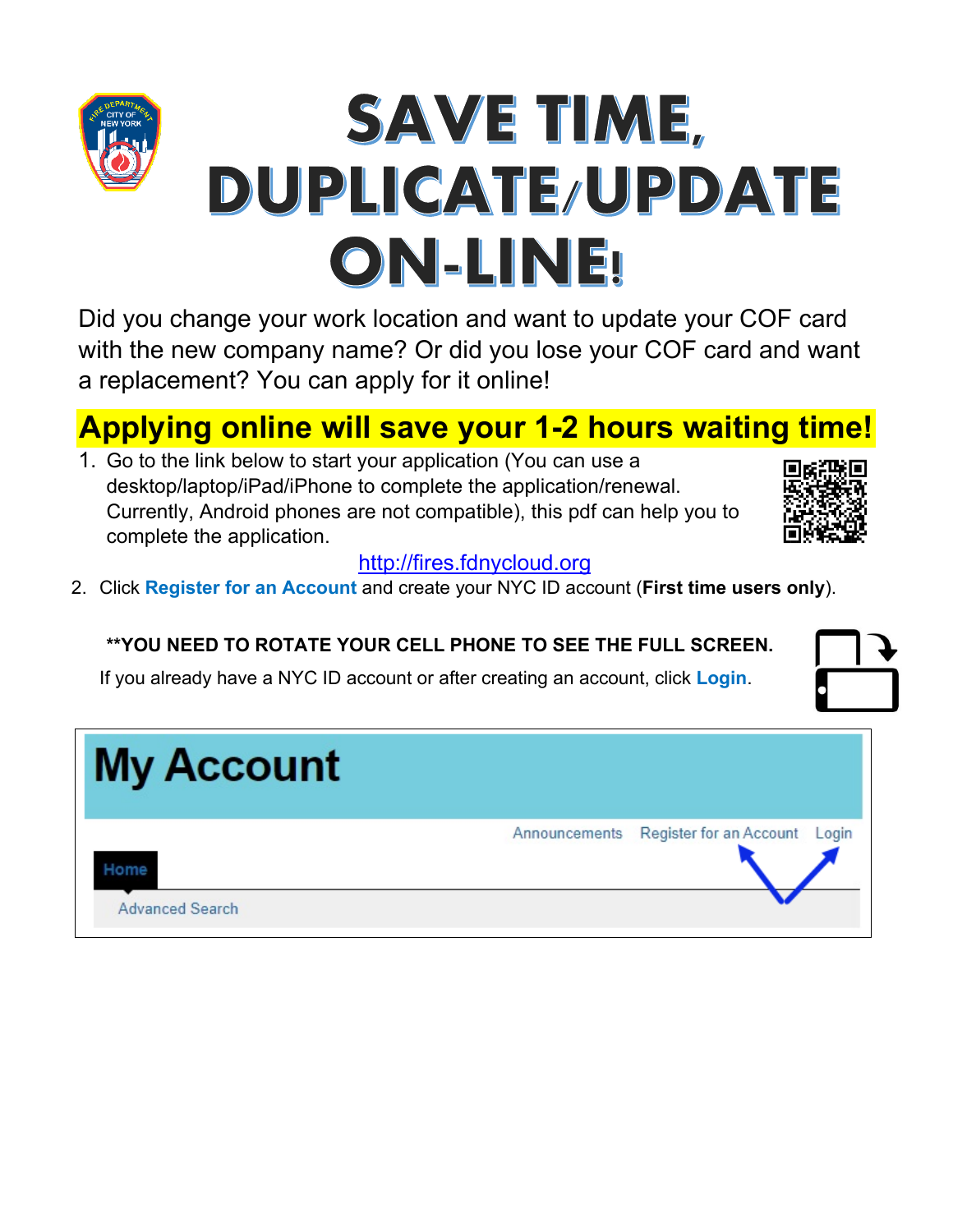#### 3. Click **Initiate Application/Request** to start your application.

| Welcome                                                                      |
|------------------------------------------------------------------------------|
| Go to My Drafts to see applications that you are currently working on.       |
| Go to My Records to check the status of application that you have submitted. |
| What would you like to do today?                                             |
| <b>Search Applications/Requests</b>                                          |
| Initiate Application/Request                                                 |

4. Choose **Certificate of Fitness** and then **Certificate of Fitness Duplicate or Update** and then **Continue Application**.



5. You must enter the Certificate of Fitness Number and last four digit of SSN for the COF you want to duplicate or update.



Complete the required information and click continue application.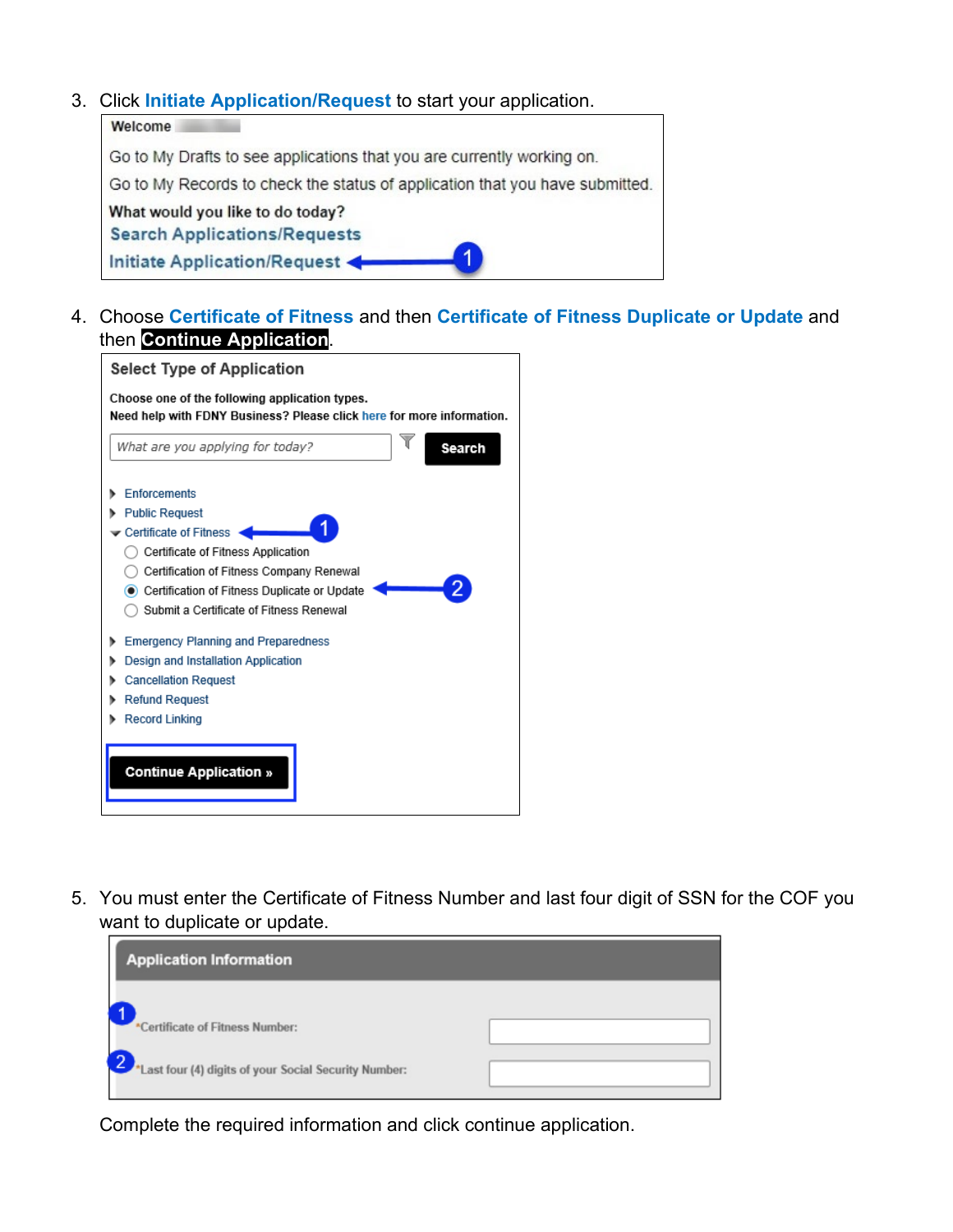6. You may encounter an error message for **Business Contact**, click "**Edit**"

| <b>Business Contact</b>                                      |                                                                           |                                                                                                                                                                                                                                 |               |                                                                                                                                                                            |
|--------------------------------------------------------------|---------------------------------------------------------------------------|---------------------------------------------------------------------------------------------------------------------------------------------------------------------------------------------------------------------------------|---------------|----------------------------------------------------------------------------------------------------------------------------------------------------------------------------|
| remove.                                                      |                                                                           |                                                                                                                                                                                                                                 |               | To add new contacts, click the Select from my Account or Add New button. If you already have added the contact, click Edit to edit your contact details or click Remove to |
|                                                              | An error has occurred.                                                    | You may have omitted information from this section. Please click the Edit link to review or revise the Contact<br>Information. After you have verified or updated the information, please click the Continue button to proceed. |               |                                                                                                                                                                            |
| <b>LLC</b><br><b>Edit</b> Remove<br><b>Contact Addresses</b> |                                                                           |                                                                                                                                                                                                                                 |               |                                                                                                                                                                            |
| <b>Add Contact Address</b>                                   |                                                                           | A mailing and a billing address must be provided for Building and Business Owners using the "Add Contact Address" button                                                                                                        |               |                                                                                                                                                                            |
|                                                              | above. For all other contacts, only the mailing address must be provided. |                                                                                                                                                                                                                                 |               |                                                                                                                                                                            |
| Showing 0-0 of 0<br>Address Type                             | <b>Address</b>                                                            |                                                                                                                                                                                                                                 | <b>Action</b> |                                                                                                                                                                            |
| No records found.                                            |                                                                           |                                                                                                                                                                                                                                 |               |                                                                                                                                                                            |

7. Select "Organization" from the drop-down menu, fill in the required information and click **continue**.

| First Name:<br>Middle Name:<br>Last Name:<br>*Legal Business Name:<br>2<br>Mobile Phone:<br><b>Business Fax:</b><br>3<br>$EIN$ #:<br><b>Add Contact Address</b><br>Address Type<br>Action<br><b>Address</b><br>No records found.                                  | Organization |  |
|-------------------------------------------------------------------------------------------------------------------------------------------------------------------------------------------------------------------------------------------------------------------|--------------|--|
|                                                                                                                                                                                                                                                                   |              |  |
| *Business Phone:                                                                                                                                                                                                                                                  |              |  |
| *E-mail:                                                                                                                                                                                                                                                          |              |  |
| <b>DBA Name</b><br>Contact Addresses<br>A mailing and a billing address must be provided for Building and Business Owners using the "Add Contact Address" button<br>above. For all other contacts, only the mailing address must be provided.<br>Showing 0-0 of 0 |              |  |
|                                                                                                                                                                                                                                                                   |              |  |
|                                                                                                                                                                                                                                                                   |              |  |
|                                                                                                                                                                                                                                                                   |              |  |
|                                                                                                                                                                                                                                                                   |              |  |
|                                                                                                                                                                                                                                                                   |              |  |
|                                                                                                                                                                                                                                                                   |              |  |
|                                                                                                                                                                                                                                                                   |              |  |
|                                                                                                                                                                                                                                                                   |              |  |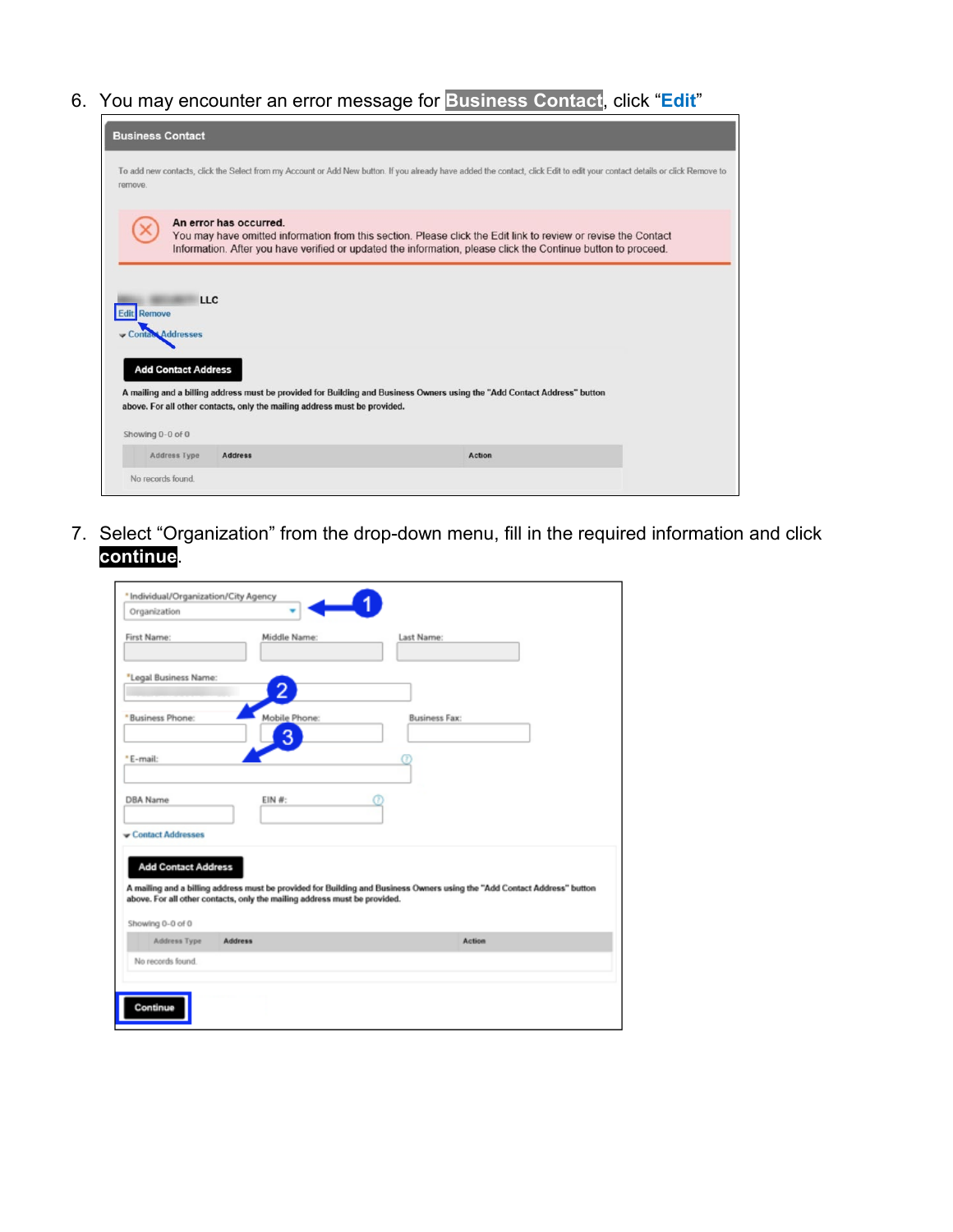8. Click **Continue Application** and review your email and mailing address (this mailing address will be used to mail your COF). If everything is correct, click **Continue Application**.

| <b>Certification of Fitness Applicant</b> |                                                                                                                                                                            |                              |                               |
|-------------------------------------------|----------------------------------------------------------------------------------------------------------------------------------------------------------------------------|------------------------------|-------------------------------|
| remove.                                   | To add new contacts, click the Select from my Account or Add New button. If you already have added the contact, click Edit to edit your contact details or click Remove to |                              |                               |
| @GMAIL.COM<br><b>Edit Remove</b>          |                                                                                                                                                                            |                              |                               |
| Contact Addresses                         |                                                                                                                                                                            |                              |                               |
| <b>Add Contact Address</b>                |                                                                                                                                                                            |                              |                               |
|                                           | A mailing and a billing address must be provided for Building and Business Owners using the "Add Contact Address" button                                                   |                              |                               |
|                                           | above. For all other contacts, only the mailing address must be provided.                                                                                                  |                              |                               |
| Actions                                   | To edit a contact address, click the address link. To set a contact address as your primary address, click the "Set As Primary" link under                                 |                              |                               |
|                                           |                                                                                                                                                                            |                              |                               |
| *Mailing Address                          |                                                                                                                                                                            |                              |                               |
| Showing 1-1 of 1                          |                                                                                                                                                                            |                              |                               |
| <b>Address Type</b><br><b>Address</b>     |                                                                                                                                                                            | Action                       |                               |
| <b>Mailing Address</b>                    |                                                                                                                                                                            | Actions $\blacktriangledown$ |                               |
|                                           |                                                                                                                                                                            |                              |                               |
| <b>Save and Resume Later</b>              | Tip: Save your application periodically to avoid losing your work by clicking on 'Save and Resume Later' button.                                                           |                              | <b>Continue Application »</b> |
|                                           |                                                                                                                                                                            |                              |                               |

#### You may see another error message on the Certificate of Fitness Applicant screen. Click "**Edit**":

| <b>Certification of Fitness Applicant</b>                                                                                                                                                                                                                 |  |
|-----------------------------------------------------------------------------------------------------------------------------------------------------------------------------------------------------------------------------------------------------------|--|
| To add new contacts, click the Select from my Account or Add New button. If you already have added the contact, click Edit to edit your contact details or click Remove to<br>remove.                                                                     |  |
| An error has occurred.<br>You may have omitted information from this section. Please click the Edit link to review or revise the Contact<br>Information. After you have verified or updated the information, please click the Continue button to proceed. |  |
| A@ACCELA.COM<br><b>Edit Remove</b>                                                                                                                                                                                                                        |  |
| Connact Addresses                                                                                                                                                                                                                                         |  |